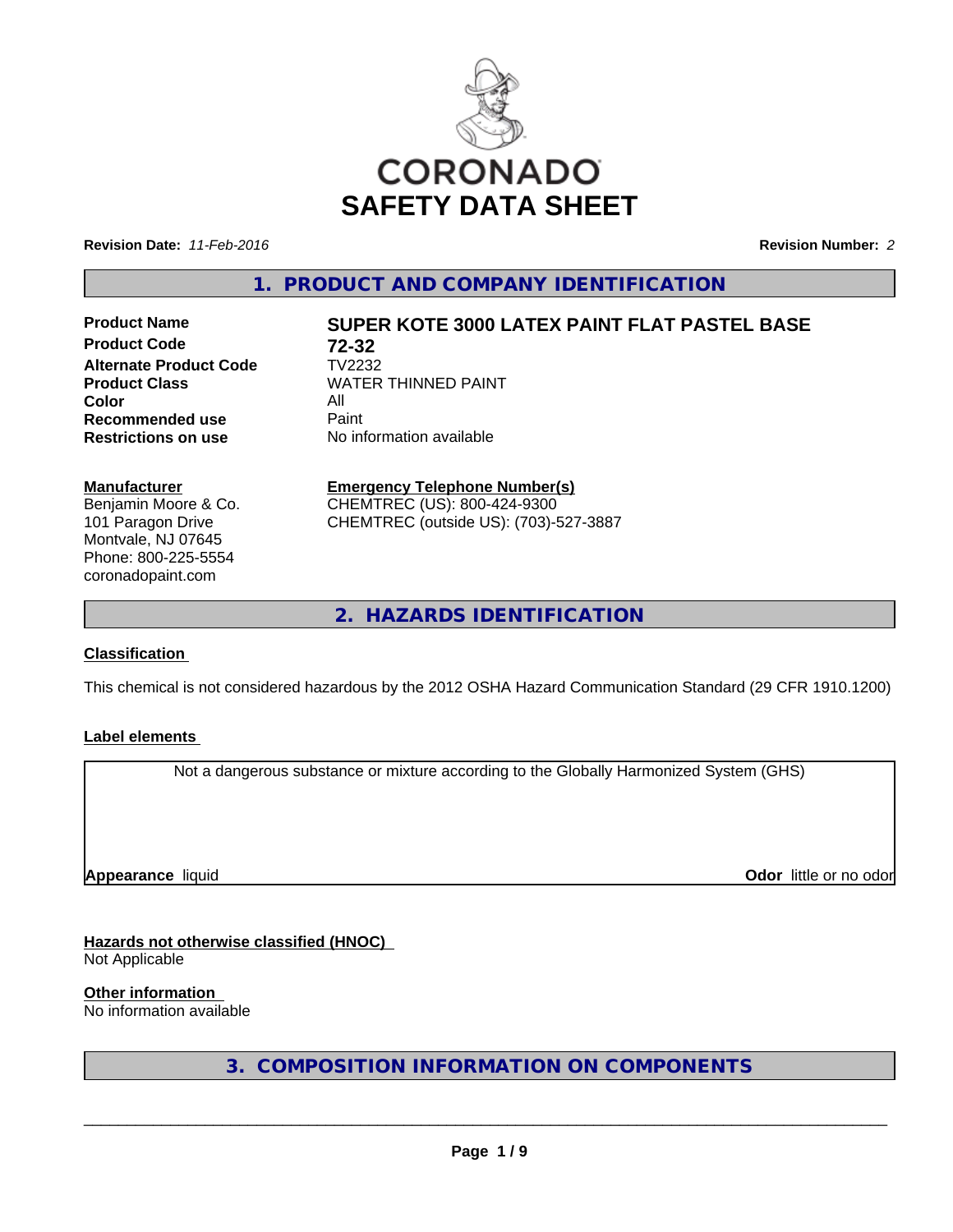| <b>Chemical Name</b> | <b>CAS-No</b> | Weight % (max) |  |
|----------------------|---------------|----------------|--|
| Kaolin, calcined     | 92704-41-1    | 20             |  |
| Limestone            | 1317-65-3     |                |  |
| Titanium dioxide     | 13463-67-7    |                |  |
| Ammonia              | 7664-41-7     | c.u            |  |

\_\_\_\_\_\_\_\_\_\_\_\_\_\_\_\_\_\_\_\_\_\_\_\_\_\_\_\_\_\_\_\_\_\_\_\_\_\_\_\_\_\_\_\_\_\_\_\_\_\_\_\_\_\_\_\_\_\_\_\_\_\_\_\_\_\_\_\_\_\_\_\_\_\_\_\_\_\_\_\_\_\_\_\_\_\_\_\_\_\_\_\_\_

| 4. FIRST AID MEASURES<br><b>General Advice</b><br>No hazards which require special first aid measures.<br><b>Eye Contact</b><br>Rinse thoroughly with plenty of water for at least 15 minutes and consult a<br>physician.<br>Wash off immediately with soap and plenty of water removing all contaminated<br><b>Skin Contact</b><br>clothes and shoes.<br><b>Inhalation</b><br>Move to fresh air. If symptoms persist, call a physician. |
|------------------------------------------------------------------------------------------------------------------------------------------------------------------------------------------------------------------------------------------------------------------------------------------------------------------------------------------------------------------------------------------------------------------------------------------|
|                                                                                                                                                                                                                                                                                                                                                                                                                                          |
|                                                                                                                                                                                                                                                                                                                                                                                                                                          |
|                                                                                                                                                                                                                                                                                                                                                                                                                                          |
|                                                                                                                                                                                                                                                                                                                                                                                                                                          |
|                                                                                                                                                                                                                                                                                                                                                                                                                                          |
| Clean mouth with water and afterwards drink plenty of water. Consult a physician<br>Ingestion<br>if necessary.                                                                                                                                                                                                                                                                                                                           |
| None known.<br><b>Most Important</b><br><b>Symptoms/Effects</b>                                                                                                                                                                                                                                                                                                                                                                          |
| Treat symptomatically.<br><b>Notes To Physician</b>                                                                                                                                                                                                                                                                                                                                                                                      |

**5. FIRE-FIGHTING MEASURES**

| <b>Suitable Extinguishing Media</b>                                                          | Use extinguishing measures that are appropriate to local<br>circumstances and the surrounding environment.                                   |
|----------------------------------------------------------------------------------------------|----------------------------------------------------------------------------------------------------------------------------------------------|
| <b>Protective Equipment And Precautions For</b><br><b>Firefighters</b>                       | As in any fire, wear self-contained breathing apparatus<br>pressure-demand, MSHA/NIOSH (approved or equivalent)<br>and full protective gear. |
| <b>Specific Hazards Arising From The Chemical</b>                                            | Closed containers may rupture if exposed to fire or<br>extreme heat.                                                                         |
| <b>Sensitivity To Mechanical Impact</b>                                                      | No.                                                                                                                                          |
| <b>Sensitivity To Static Discharge</b>                                                       | No.                                                                                                                                          |
| <b>Flash Point Data</b><br>Flash Point (°F)<br>Flash Point (°C)<br><b>Flash Point Method</b> | Not applicable<br>Not applicable<br>Not applicable                                                                                           |
| <b>Flammability Limits In Air</b>                                                            |                                                                                                                                              |
| <b>Lower Explosion Limit</b><br><b>Upper Explosion Limit</b>                                 | Not applicable<br>Not applicable                                                                                                             |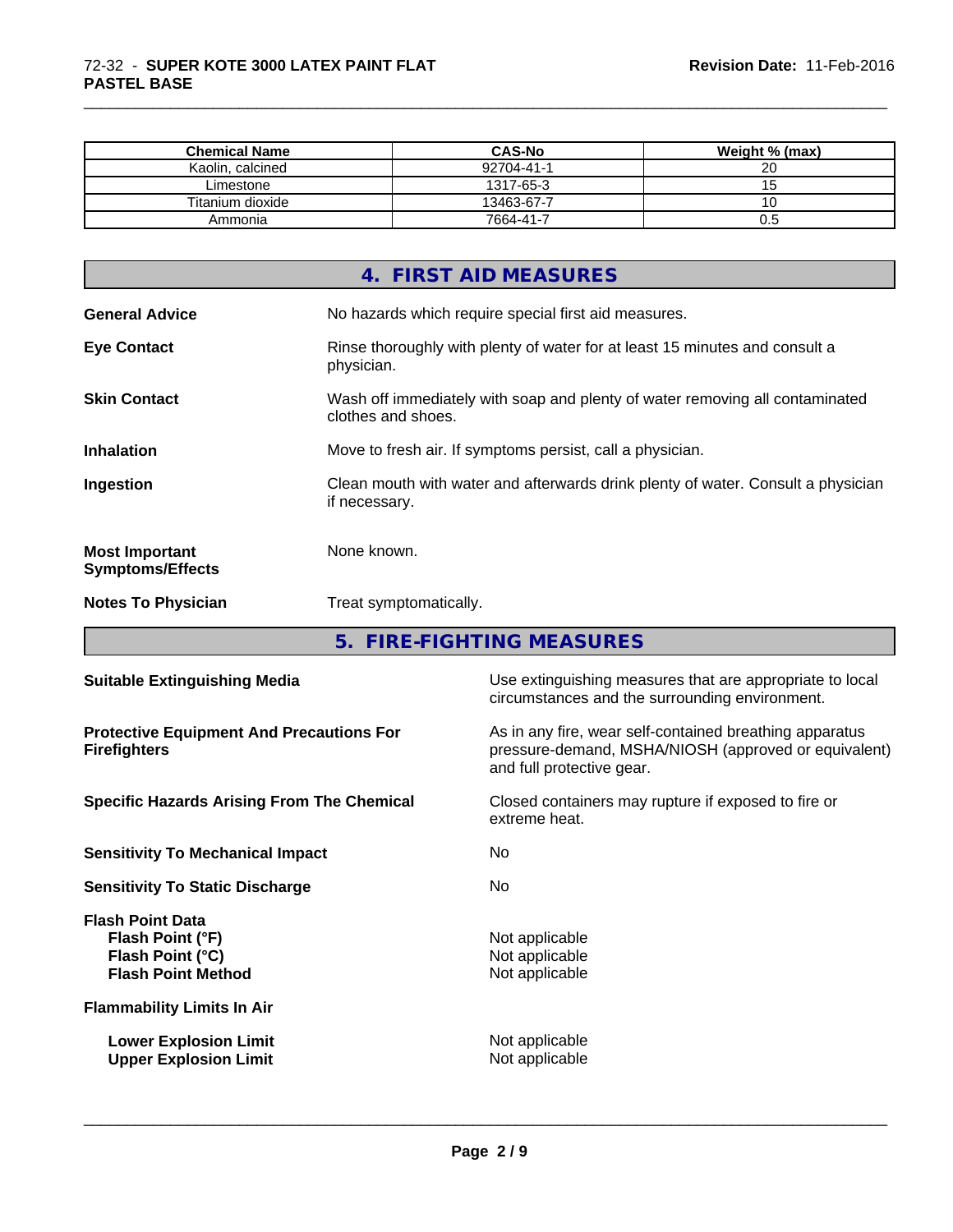| <b>NFPA</b> | Health: 1 | <b>Flammability: 0</b> | Instability: 0 | <b>Special: Not Applicable</b> |  |
|-------------|-----------|------------------------|----------------|--------------------------------|--|
|-------------|-----------|------------------------|----------------|--------------------------------|--|

#### **NFPA Legend**

- 0 Not Hazardous
- 1 Slightly
- 2 Moderate
- 3 High
- 4 Severe

*The ratings assigned are only suggested ratings, the contractor/employer has ultimate responsibilities for NFPA ratings where this system is used.*

\_\_\_\_\_\_\_\_\_\_\_\_\_\_\_\_\_\_\_\_\_\_\_\_\_\_\_\_\_\_\_\_\_\_\_\_\_\_\_\_\_\_\_\_\_\_\_\_\_\_\_\_\_\_\_\_\_\_\_\_\_\_\_\_\_\_\_\_\_\_\_\_\_\_\_\_\_\_\_\_\_\_\_\_\_\_\_\_\_\_\_\_\_

*Additional information regarding the NFPA rating system is available from the National Fire Protection Agency (NFPA) at www.nfpa.org.*

|                                  | 6. ACCIDENTAL RELEASE MEASURES                                                                                                                                                   |
|----------------------------------|----------------------------------------------------------------------------------------------------------------------------------------------------------------------------------|
| <b>Personal Precautions</b>      | Avoid contact with skin, eyes and clothing. Ensure adequate ventilation.                                                                                                         |
| <b>Other Information</b>         | Prevent further leakage or spillage if safe to do so.                                                                                                                            |
| <b>Environmental Precautions</b> | See Section 12 for additional Ecological Information.                                                                                                                            |
| <b>Methods For Clean-Up</b>      | Soak up with inert absorbent material. Sweep up and shovel into suitable<br>containers for disposal.                                                                             |
|                                  | 7. HANDLING AND STORAGE                                                                                                                                                          |
| <b>Handling</b>                  | Avoid contact with skin, eyes and clothing. Avoid breathing vapors, spray mists or<br>sanding dust. In case of insufficient ventilation, wear suitable respiratory<br>equipment. |
| <b>Storage</b>                   | Keep container tightly closed. Keep out of the reach of children.                                                                                                                |
| <b>Incompatible Materials</b>    | No information available                                                                                                                                                         |

# **8. EXPOSURE CONTROLS / PERSONAL PROTECTION**

# **Exposure Limits**

| <b>Chemical Name</b> | <b>ACGIH</b>      | <b>OSHA</b>                      |
|----------------------|-------------------|----------------------------------|
| Limestone            | N/E               | 15 mg/m <sup>3</sup> - TWA total |
|                      |                   | $5 \text{ mg/m}^3$ - TWA         |
| Titanium dioxide     | 10 mg/m $3$ - TWA | 15 mg/m <sup>3</sup> - TWA       |
| Ammonia              | 25 ppm - TWA      | 50 ppm - TWA                     |
|                      | 35 ppm - STEL     | 35 mg/m $3$ - TWA                |

**Engineering Measures** Ensure adequate ventilation, especially in confined areas.

| Safety glasses with side-shields.                                        |
|--------------------------------------------------------------------------|
| Protective gloves and impervious clothing.                               |
| In case of insufficient ventilation wear suitable respiratory equipment. |
| Avoid contact with skin, eyes and clothing. Remove and wash contaminated |
|                                                                          |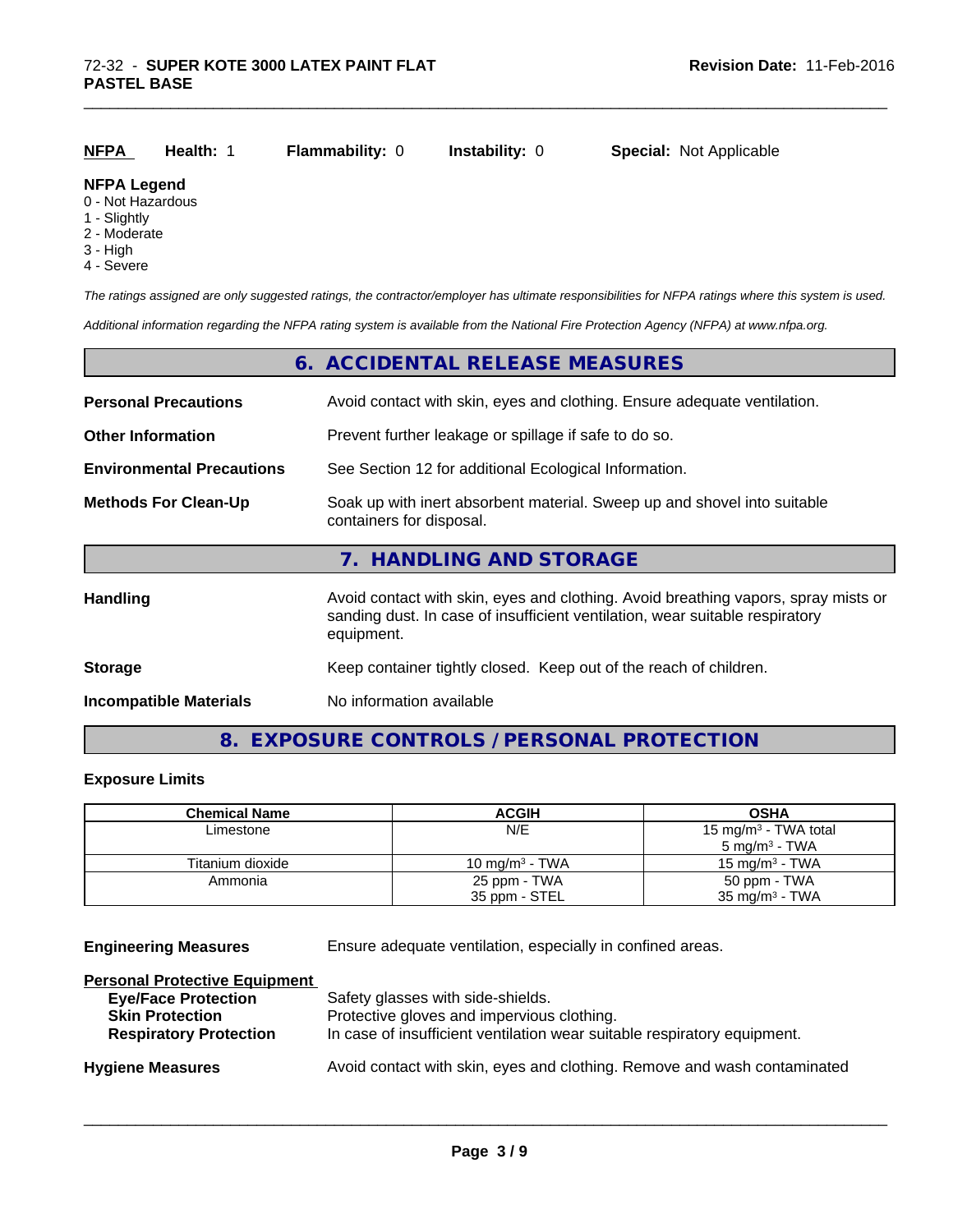clothing before re-use. Wash thoroughly after handling.

\_\_\_\_\_\_\_\_\_\_\_\_\_\_\_\_\_\_\_\_\_\_\_\_\_\_\_\_\_\_\_\_\_\_\_\_\_\_\_\_\_\_\_\_\_\_\_\_\_\_\_\_\_\_\_\_\_\_\_\_\_\_\_\_\_\_\_\_\_\_\_\_\_\_\_\_\_\_\_\_\_\_\_\_\_\_\_\_\_\_\_\_\_

# **9. PHYSICAL AND CHEMICAL PROPERTIES**

**Appearance** liquid **Odor**<br> **Odor Threshold**<br> **Odor Threshold**<br> **Odor Threshold**<br> **Odor Density (Ibs/gal)** 10.85 - 10.95 **Specific Gravity** 1.30 - 1.31 **pH pH**  $\blacksquare$ **Viscosity (cps)** No information available Notice 1, 1999 **Solubility** No information available **Water Solubility No information available No information available Evaporation Rate** Note 2008 and 2009 No information available **Vapor Pressure** No information available **Vapor Density No information available No information available Wt. % Solids** 40 - 50 **Vol. % Solids Wt. % Volatiles** 50 - 60 **Vol. % Volatiles** 65 - 75 **VOC Regulatory Limit (g/L)** < 50 **Boiling Point (°F)** 212 **Boiling Point (°C)** 100 **Freezing Point (°F)** 32 **Freezing Point (°C)** 0 **Flash Point (°F)** Not applicable **Flash Point (°C)**<br> **Flash Point Method**<br> **Flash Point Method**<br> **Point Method**<br> **Point Method**<br> **Point Method Flash Point Method**<br> **Flammability (solid, gas)**<br>
Not applicable<br>
Not applicable **Flammability** (solid, gas) **Upper Explosion Limit** Not applicable **Lower Explosion Limit**<br> **Autoignition Temperature (°F)**<br> **Autoignition Temperature (°F)**<br> **Autoignition Temperature (°F) Autoignition Temperature (°F) Autoignition Temperature (°C)** No information available **Decomposition Temperature (°F)** No information available **Decomposition Temperature (°C)** No information available **Partition Coefficient (n-octanol/water)** No information available

**No information available** 

# **10. STABILITY AND REACTIVITY**

| <b>Reactivity</b>                         | Not Applicable                           |
|-------------------------------------------|------------------------------------------|
| <b>Chemical Stability</b>                 | Stable under normal conditions.          |
| <b>Conditions To Avoid</b>                | Prevent from freezing.                   |
| <b>Incompatible Materials</b>             | No materials to be especially mentioned. |
| <b>Hazardous Decomposition Products</b>   | None under normal use.                   |
| <b>Possibility Of Hazardous Reactions</b> | None under normal conditions of use.     |

# **11. TOXICOLOGICAL INFORMATION**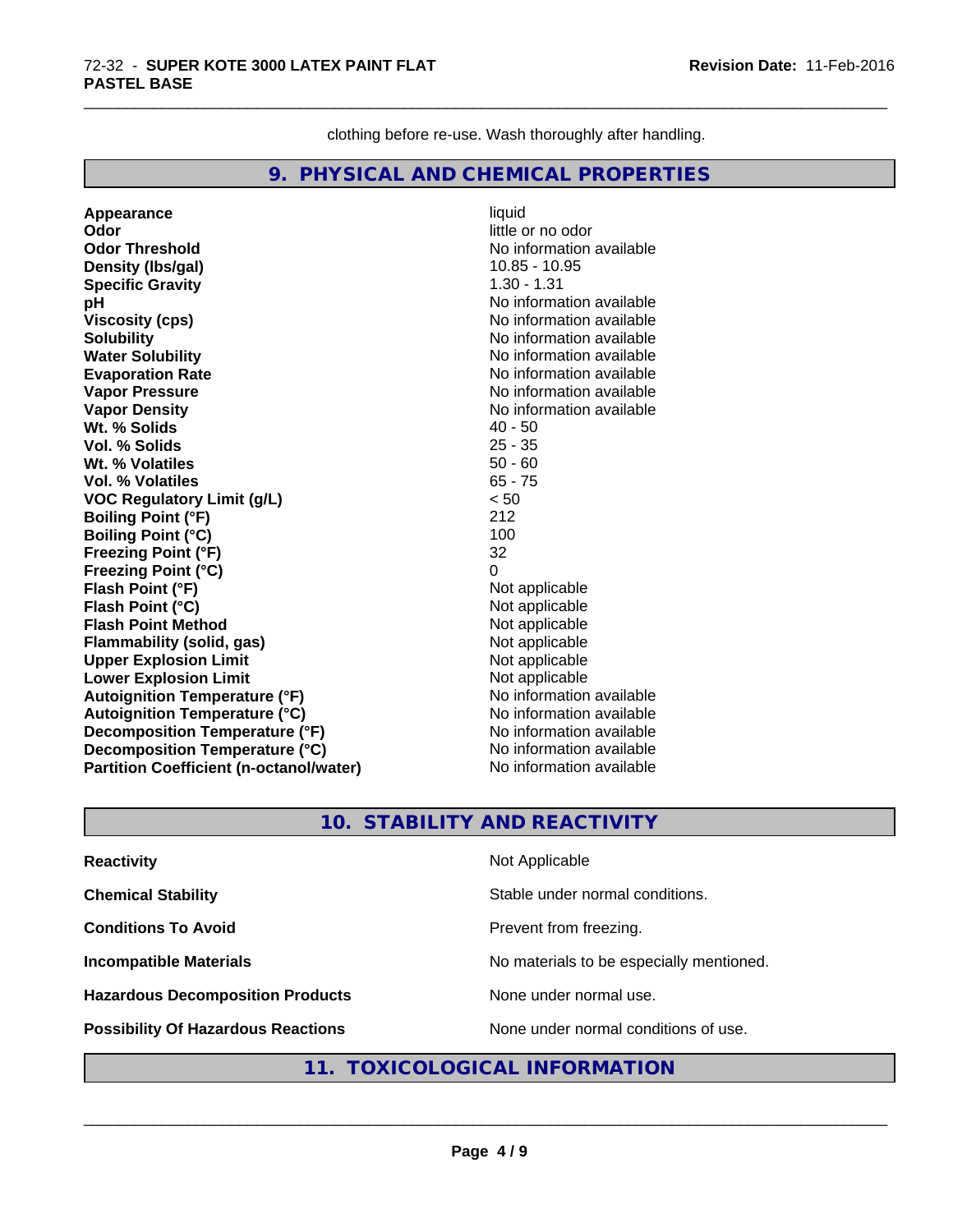| <b>Product Information</b>               |                                                                                                                 |
|------------------------------------------|-----------------------------------------------------------------------------------------------------------------|
| Information on likely routes of exposure |                                                                                                                 |
| <b>Principal Routes of Exposure</b>      | Eye contact, skin contact and inhalation.                                                                       |
| <b>Acute Toxicity</b>                    |                                                                                                                 |
| <b>Product Information</b>               | No information available                                                                                        |
| Information on toxicological effects     |                                                                                                                 |
| <b>Symptoms</b>                          | No information available                                                                                        |
|                                          | Delayed and immediate effects as well as chronic effects from short and long-term exposure                      |
| Eye contact                              | May cause slight irritation.                                                                                    |
| <b>Skin contact</b>                      | Substance may cause slight skin irritation. Prolonged or repeated contact may dry<br>skin and cause irritation. |
| <b>Inhalation</b>                        | May cause irritation of respiratory tract.                                                                      |
| Ingestion                                | Ingestion may cause gastrointestinal irritation, nausea, vomiting and diarrhea.                                 |
| Sensitization:                           | No information available                                                                                        |
| <b>Neurological Effects</b>              | No information available.                                                                                       |
| <b>Mutagenic Effects</b>                 | No information available.                                                                                       |
| <b>Reproductive Effects</b>              | No information available.                                                                                       |
| <b>Developmental Effects</b>             | No information available.                                                                                       |
| <b>Target Organ Effects</b>              | No information available.                                                                                       |
| <b>STOT - single exposure</b>            | No information available.                                                                                       |
| <b>STOT - repeated exposure</b>          | No information available.                                                                                       |
| Other adverse effects                    | No information available.                                                                                       |
| <b>Aspiration Hazard</b>                 | No information available                                                                                        |
| <b>Numerical measures of toxicity</b>    |                                                                                                                 |

\_\_\_\_\_\_\_\_\_\_\_\_\_\_\_\_\_\_\_\_\_\_\_\_\_\_\_\_\_\_\_\_\_\_\_\_\_\_\_\_\_\_\_\_\_\_\_\_\_\_\_\_\_\_\_\_\_\_\_\_\_\_\_\_\_\_\_\_\_\_\_\_\_\_\_\_\_\_\_\_\_\_\_\_\_\_\_\_\_\_\_\_\_

### **The following values are calculated based on chapter 3.1 of the GHS document**

| <b>ATEmix (oral)</b>                 | 11546 mg/kg |
|--------------------------------------|-------------|
| <b>ATEmix (inhalation-dust/mist)</b> | 423.1 mg/L  |

### **Component**

# **Acute Toxicity**

Kaolin, calcined LD50 Oral: > 5000 mg/kg (Rat) vendor data Limestone LD50 Oral: 6,450 mg/kg (Rat) vendor data Titanium dioxide LD50 Oral: > 10000 mg/kg (Rat) LD50 Dermal:  $> 10000$  mg/m<sup>3</sup> (Rabbit) LC50 Inhalation (Dust):  $> 6.82$  mg/L (Rat, 4 hr.) Ammonia LC50 Inhalation (Vapor): 2000 ppm (Rat, 4 hr.)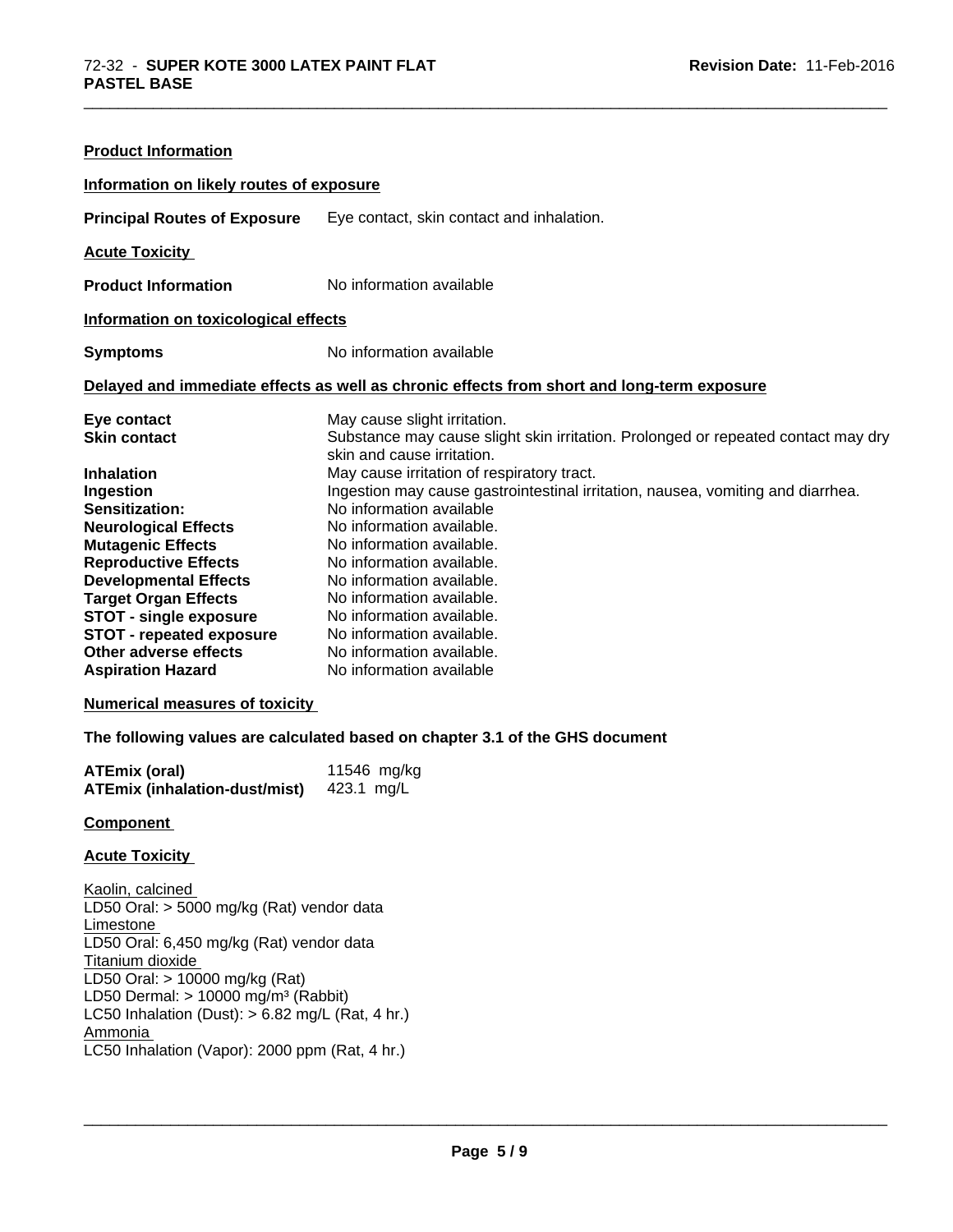#### **Carcinogenicity**

*The information below indicateswhether each agency has listed any ingredient as a carcinogen:.*

| <b>Chemical Name</b>    | <b>IARC</b>          | <b>NTP</b> | <b>OSHA Carcinogen</b> |
|-------------------------|----------------------|------------|------------------------|
|                         | 2B<br>Possible Human |            | Listed                 |
| $-$<br>Titanium dioxide | Carcinogen           |            |                        |

\_\_\_\_\_\_\_\_\_\_\_\_\_\_\_\_\_\_\_\_\_\_\_\_\_\_\_\_\_\_\_\_\_\_\_\_\_\_\_\_\_\_\_\_\_\_\_\_\_\_\_\_\_\_\_\_\_\_\_\_\_\_\_\_\_\_\_\_\_\_\_\_\_\_\_\_\_\_\_\_\_\_\_\_\_\_\_\_\_\_\_\_\_

• Although IARC has classified titanium dioxide as possibly carcinogenic to humans (2B), their summary concludes: "No significant exposure to titanium dioxide is thought to occur during the use of products in which titanium dioxide is bound to other materials, such as paint."

#### **Legend**

IARC - International Agency for Research on Cancer NTP - National Toxicity Program OSHA - Occupational Safety & Health Administration

**12. ECOLOGICAL INFORMATION**

# **Ecotoxicity Effects**

The environmental impact of this product has not been fully investigated.

#### **Product Information**

#### **Acute Toxicity to Fish**

No information available

#### **Acute Toxicity to Aquatic Invertebrates**

No information available

#### **Acute Toxicity to Aquatic Plants**

No information available

#### **Persistence / Degradability**

No information available.

#### **Bioaccumulation / Accumulation**

No information available.

#### **Mobility in Environmental Media**

No information available.

#### **Ozone**

No information available

### **Component**

### **Acute Toxicity to Fish**

Titanium dioxide  $LC50:$  > 1000 mg/L (Fathead Minnow - 96 hr.)

#### **Acute Toxicity to Aquatic Invertebrates**

No information available

#### **Acute Toxicity to Aquatic Plants**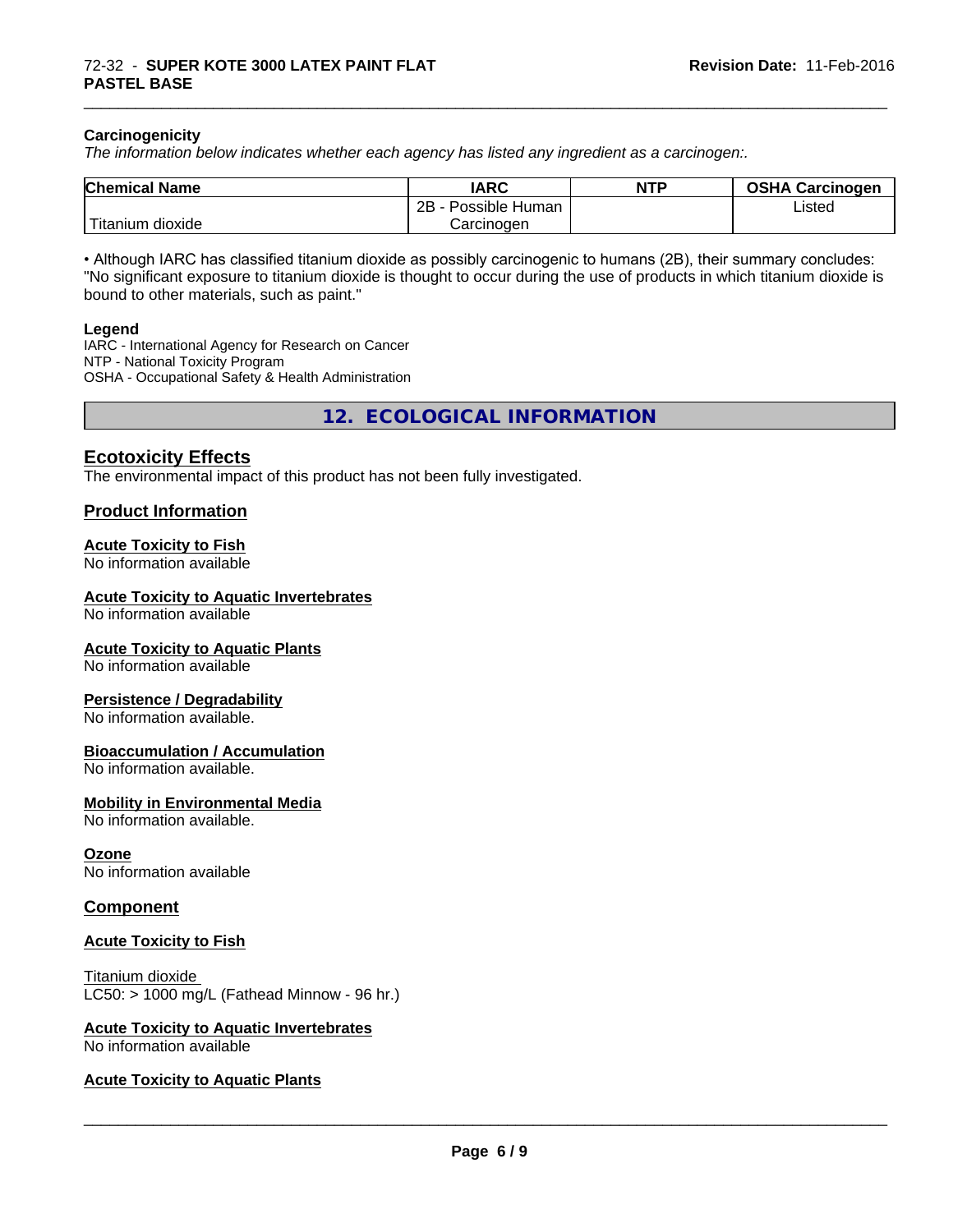No information available

|                              | 13. DISPOSAL CONSIDERATIONS                                                                                                                                                                                               |
|------------------------------|---------------------------------------------------------------------------------------------------------------------------------------------------------------------------------------------------------------------------|
| <b>Waste Disposal Method</b> | Dispose of in accordance with federal, state, and local regulations. Local<br>requirements may vary, consult your sanitation department or state-designated<br>environmental protection agency for more disposal options. |
|                              | 14. TRANSPORT INFORMATION                                                                                                                                                                                                 |
| <b>DOT</b>                   | Not regulated                                                                                                                                                                                                             |
| <b>ICAO / IATA</b>           | Not regulated                                                                                                                                                                                                             |
| <b>IMDG/IMO</b>              | Not regulated                                                                                                                                                                                                             |
|                              | 15. REGULATORY INFORMATION                                                                                                                                                                                                |
|                              |                                                                                                                                                                                                                           |

\_\_\_\_\_\_\_\_\_\_\_\_\_\_\_\_\_\_\_\_\_\_\_\_\_\_\_\_\_\_\_\_\_\_\_\_\_\_\_\_\_\_\_\_\_\_\_\_\_\_\_\_\_\_\_\_\_\_\_\_\_\_\_\_\_\_\_\_\_\_\_\_\_\_\_\_\_\_\_\_\_\_\_\_\_\_\_\_\_\_\_\_\_

# **International Inventories**

| <b>TSCA: United States</b> | Yes - All components are listed or exempt. |
|----------------------------|--------------------------------------------|
| <b>DSL: Canada</b>         | Yes - All components are listed or exempt. |

# **Federal Regulations**

| SARA 311/312 hazardous categorization |    |  |
|---------------------------------------|----|--|
| Acute Health Hazard                   | Nο |  |
| Chronic Health Hazard                 | No |  |
| Fire Hazard                           | Nο |  |
| Sudden Release of Pressure Hazard     | Nο |  |
| Reactive Hazard                       | Nο |  |
|                                       |    |  |

### **SARA 313**

Section 313 of Title III of the Superfund Amendments and Reauthorization Act of 1986 (SARA). This product contains a chemical or chemicals which are subject to the reporting requirements of the Act and Title 40 of the Code of Federal Regulations, Part 372:

*None*

**Clean Air Act,Section 112 Hazardous Air Pollutants (HAPs) (see 40 CFR 61)**

This product contains the following HAPs:

*None*

# **State Regulations**

### **California Proposition 65**

This product may contain small amounts of materials known to the state of California to cause cancer or reproductive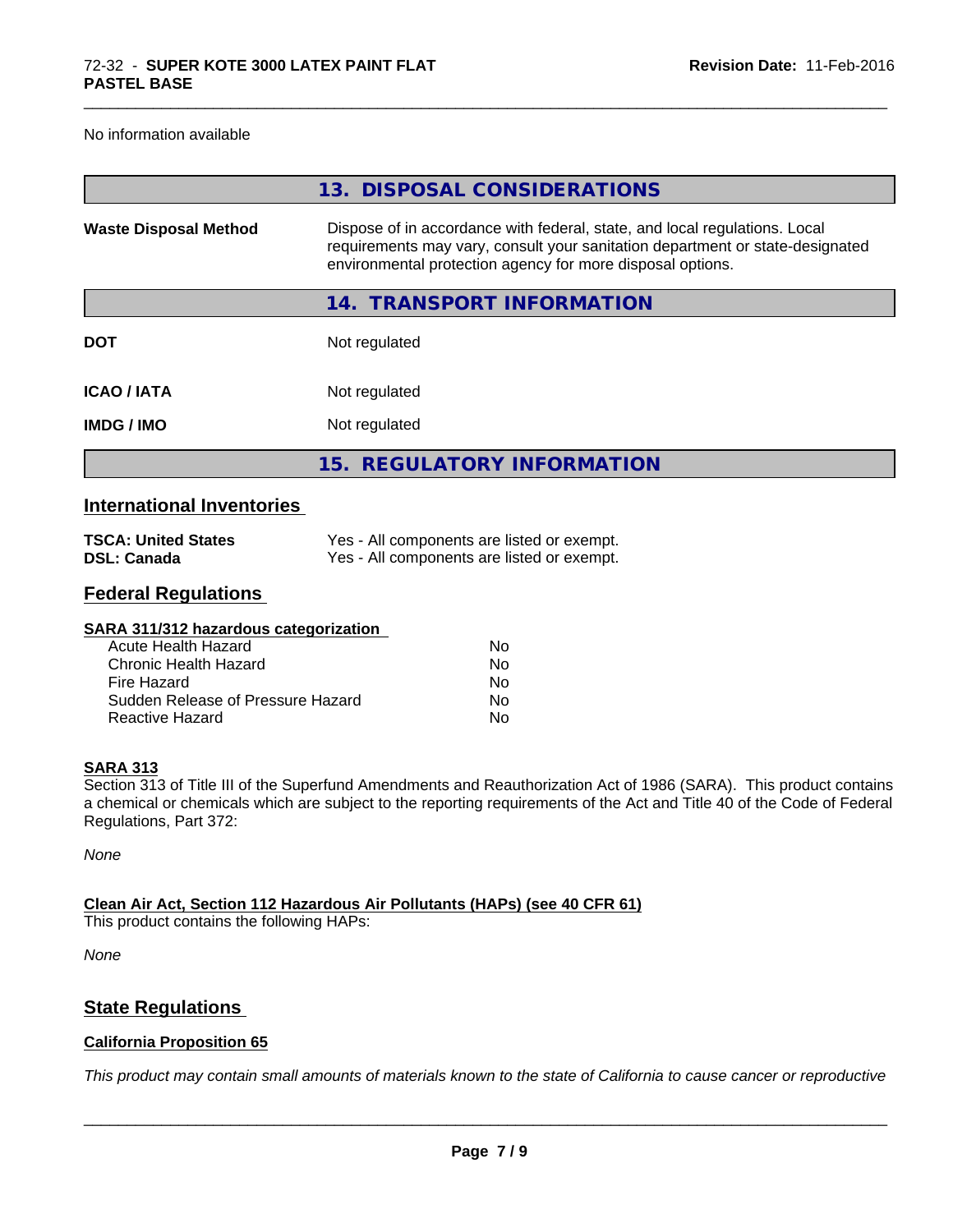*harm.*

#### **State Right-to-Know**

| <b>Chemical Name</b> | <b>Massachusetts</b> | New<br>. Jersev | Pennsylvania |
|----------------------|----------------------|-----------------|--------------|
| _imestone            |                      |                 |              |
| Titanium dioxide     |                      |                 |              |
| Ammonia              |                      |                 |              |

\_\_\_\_\_\_\_\_\_\_\_\_\_\_\_\_\_\_\_\_\_\_\_\_\_\_\_\_\_\_\_\_\_\_\_\_\_\_\_\_\_\_\_\_\_\_\_\_\_\_\_\_\_\_\_\_\_\_\_\_\_\_\_\_\_\_\_\_\_\_\_\_\_\_\_\_\_\_\_\_\_\_\_\_\_\_\_\_\_\_\_\_\_

#### **Legend**

X - Listed

# **16. OTHER INFORMATION**

| HMIS -              | Health: 1 | <b>Flammability: 0</b>                                                     | <b>Reactivity: 0</b> | $PPE: -$ |
|---------------------|-----------|----------------------------------------------------------------------------|----------------------|----------|
| <b>HMIS Legend</b>  |           |                                                                            |                      |          |
| 0 - Minimal Hazard  |           |                                                                            |                      |          |
| 1 - Slight Hazard   |           |                                                                            |                      |          |
| 2 - Moderate Hazard |           |                                                                            |                      |          |
| 3 - Serious Hazard  |           |                                                                            |                      |          |
| 4 - Severe Hazard   |           |                                                                            |                      |          |
| * - Chronic Hazard  |           |                                                                            |                      |          |
|                     |           | X - Consult your supervisor or S.O.P. for "Special" handling instructions. |                      |          |

*Note: The PPE rating has intentionally been left blank. Choose appropriate PPE that will protect employees from the hazards the material will present under the actual normal conditions of use.*

*Caution: HMISÒ ratings are based on a 0-4 rating scale, with 0 representing minimal hazards or risks, and 4 representing significant hazards or risks. Although HMISÒ ratings are not required on MSDSs under 29 CFR 1910.1200, the preparer, has chosen to provide them. HMISÒ ratings are to be used only in conjunction with a fully implemented HMISÒ program by workers who have received appropriate HMISÒ training. HMISÒ is a registered trade and service mark of the NPCA. HMISÒ materials may be purchased exclusively from J. J. Keller (800) 327-6868.*

**WARNING!** If you scrape, sand, or remove old paint, you may release lead dust. LEAD IS TOXIC. EXPOSURE TO LEAD DUST CAN CAUSE SERIOUS ILLNESS, SUCH AS BRAIN DAMAGE, ESPECIALLY IN CHILDREN. PREGNANT WOMEN SHOULD ALSO AVOID EXPOSURE.Wear a NIOSH approved respirator to control lead exposure. Clean up carefully with a HEPA vacuum and a wet mop. Before you start, find out how to protect yourself and your family by contacting the National Lead Information Hotline at 1-800-424-LEAD or log on to www.epa.gov/lead.

| <b>Prepared By</b>                               | <b>Product Stewardship Department</b><br>Benjamin Moore & Co.<br>101 Paragon Drive<br>Montvale, NJ 07645<br>855-724-6802 |  |
|--------------------------------------------------|--------------------------------------------------------------------------------------------------------------------------|--|
| <b>Revision Date:</b><br><b>Revision Summary</b> | 11-Feb-2016<br>Not available                                                                                             |  |

Disclaimer

The information contained herein is presented in good faith and believed to be accurate as of the effective date shown above. This information is furnished without warranty of any kind. Employers should use this information only as a **supplement to other information gathered by them and must make independent determination of suitability and** completeness of information from all sources to assure proper use of these materials and the safety and health of employees. Any use of this data and information must be determined by the user to be in accordance with applicable